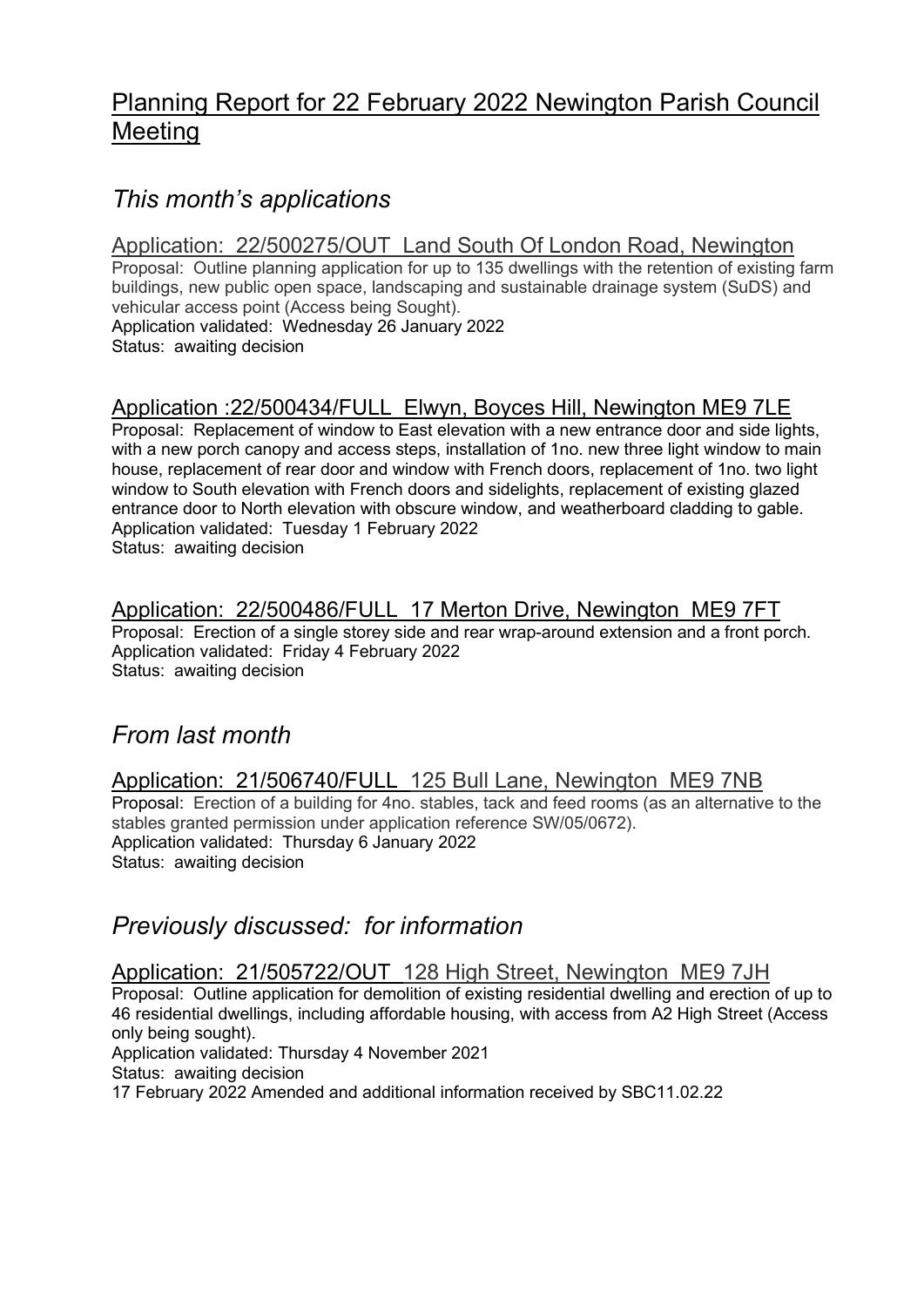Application: 21/505907/FULL: 16 Church Lane, Newington ME9 7JT

Proposal: Erection of a single storey rear extension and internal alterations. Application validated: Friday 5 November 2021 Status: application permitted Friday 24 December 2021

#### Application: 21/506084/MOD106 Lodge Farm, Old House Lane, Hartlip ME9 7SN

Proposal: Modification of Planning Obligation under reference SW/98/0796 in order to permit the disposal of the dwellings recently granted permission under 19/500958/PNQCLA and 20/500422/PNQCLA separate to the dwelling and land to which the S106 Agreement was intended.

Application validated: Thursday 11 November 2021 Status: Application permitted Monday 14 February 2022

#### Application: 21/504836/FULL Keycol Farm, Keycol Hill, Bobbing ME9 8NA

Proposal: Change of use of land to provide two additional pitches on an existing Gypsy site. The proposed development to include two static caravans, two touring caravans, four parking spaces, associated hardstanding and infrastructure. (Works started)

Application validated: Wednesday 6 October 2021

Status: Scheduled for SBC Planning Committee 13 January 2022

Email sent – 8 January 2022: In the light of the Officer report Newington Parish Council withdraws its objections to this proposal

Application to be approved under delegated powers when final documents received from the applicant.

Application permitted Thursday 27 January 2022

Application: 17/506345/FULL

Proposal: Demolition of pole barn attached to northern elevation and conversion of a former agricultural building into two dwellings with associated access and parking

Application refused Wednesday 4 April 2018

Appeal dismissed 14 December 2018

Application 15/500330/FULL

Proposal: Change of use of land to a gypsy site comprising the stationing of one mobile home and two touring caravans, erection of a day room, associated parking space and hard-standing and the formation of an earth bund around the site (Retrospective). Application permitted Thursday 30 July 2015

### Swale Borough Council

Further consultation on draft Local Plan (Regulation 18)

Skype 'webinar' 19 October: review period 29 October to 29 November Response agreed at Planning Committee meeting 22 November 2021

# Application: 21/504388/FULL Woodland Farm, High Oak Hill, Iwade

Road, Newington Kent

Proposal: Erection of a permanent agricultural dwelling with associated parking. Location: Woodland Farm High Oak Hill Iwade Road Newington Kent Application validated: Friday 10 September 2021 Status: awaiting decision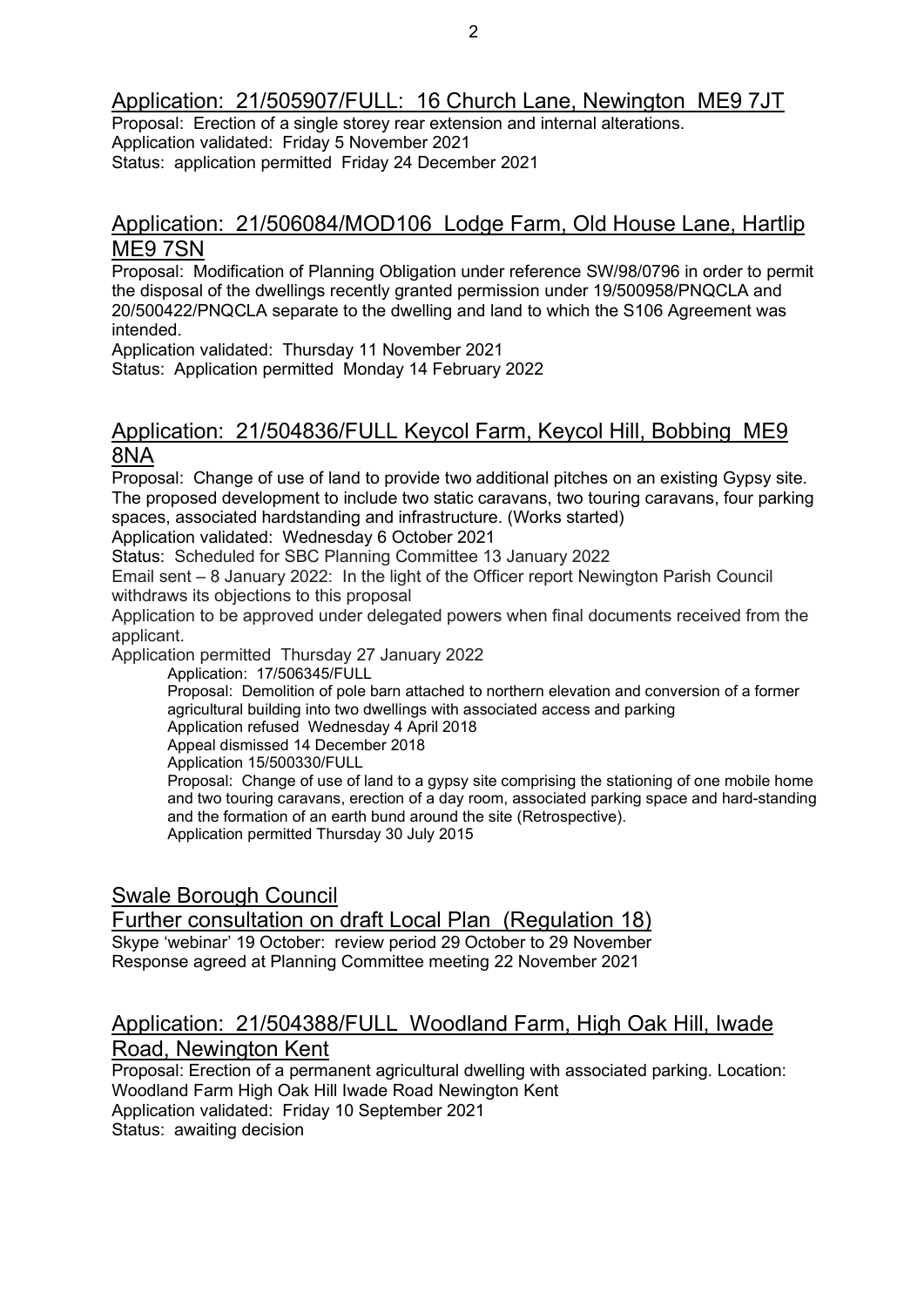#### Application: 21/504028/FULL Land At School Lane, Newington ME9 7JU

Proposal: Erection of 25no. residential dwellings and the provision of a 20 space staff car park and 20 space pupil pick-up/drop-off area for Newington C of E Primary School, together with associated access, landscaping, drainage and infrastructure works. Application validated: Friday 13 August 2021

Status: awaiting decision

Email from Fernham Homes notifying pre-application discussions with Swale Borough Council June 2021 Consultation document delivered to addresses identified in distribution map

29 June 2021 Introductory presentation under Public Question Time at Parish Council meeting 19 June 2021 email that application submitted on Friday 16 July

Response agreed following 20 September Planning Committee meeting

20 December 2021 NPC additional comments and UKC Air Quality report

#### Application: 21/500173/FULL Land East Of Hawes Woods, High Oak Hill, Iwade Road, Newington ME9 7HY

Proposal: Retrospective application for change of use of land from agricultural to animal rescue including new stock fencing and gates, mobile field shelters, small animal houses, shipping containers for storage, associated boundary treatment and stationing of a mobile caravan for use as a residential unit for staff.

Application validated: Friday 23 April 2021

SBC Planning Committee 9 December 2021 decision deferred

Status: Awaiting decision (erroneous decision :Application refused 7 September 2021) NB This land is in Bobbing Parish. The neighbouring Newington and Lower Halstow Parish Councils have been consulted, at the request of the Development Manager, Planning Services, due to potential effect on roads leading to the site.

# Application: 20/505059/FULL: Willow Trees, 111 High Street, Newington

ME9 7JJ

Proposal: Demolition of existing chalet bungalow and erection of 20 dwellings (4 x two bedrooms and 14 x three-bedrooms and 2 x four-bedrooms) with associated access, parking, amenity and landscaping.

Application received: Tuesday 27 October 2020 Application validated: Friday 8 January 2021

Revised application on planning portal 14 April 2021

Status: awaiting decision

20 December 2021 NPC additional comments and UKC Air Quality report

#### Not in Newington

#### Application: 21/501740/FULL Land At Hill Farm, Rook Lane, Keycol Hill, Bobbing

Proposal: Erection of a nurse accommodation building, car park and outdoor event space for Demelza. Erection of 30 private residential dwellings, together with associated access, parking, highway works, drainage and landscaping

Application received: Tuesday 30 March 2021

Application validated: Thursday 29 April 2021

Amended/additional documents 5 July 2021

Status: application refused SBC Planning Committee 14 October 2021 but 'called-in' by Head of Planning

Application subsequently approved SBC Planning Committee 9 December 2021

NB 23 March 2021 email from Esquire Developments Land at Hill Farm, Bobbing 'I also wish to let you know that we will also be seeking an amendment to the existing planning application (as detailed in the letter), in order to be able to deliver the scheme for Demelza – which has unfortunately stalled since 2018.'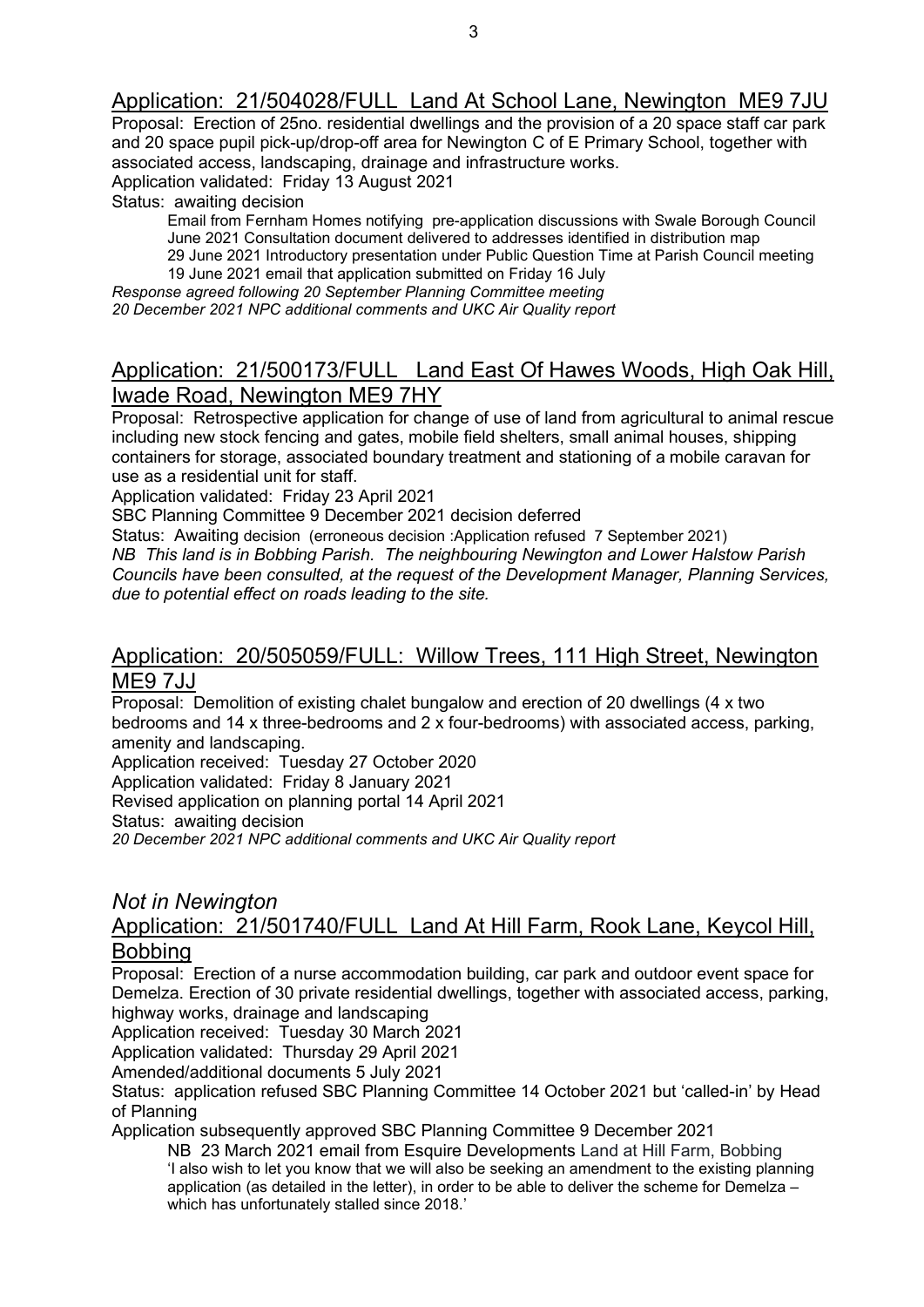Application: 18/500258/FULL Land At Hill Farm, Bobbing Hill, Bobbing ME9 8NY Proposal: The provision of a 3 unit accommodation building, car park and outdoor event space, the erection of 20 private residential dwellings, together with associated access, parking, highway works, drainage and landscaping. Application Received: Monday 18 January 2018 Application Validated: Wednesday 7 February 2018 Status: Application permitted Wednesday 7 November 2018

# Appeal to the Planning Inspectorate

#### Application: 19/502206/FULL 61 Playstool Road, Newington ME9 7NL

Proposal: Retrospective application for the erection of a first floor rear extension, loft extension and lean to roof at front and side of dwelling (resubmission of 18/502531/FULL). Application received: Tuesday 30 April 2019 Application validated: Tuesday 25 June 2019 Status: Application refused Wednesday 14 August 2019 Application: 18/502531/FULL 61 Playstool Road, Newington ME9 7NL Proposal: Erection of a first floor rear extension and loft extension with front dormer (Retrospective works to 16/503414/FULL). Application received: Thursday 10 May 2018 Application validated: Tuesday 3 July 2018 Status: Application refused Wednesday 6 February 2019 23 July notification of revised details Application: 18/502775/FULL 61 Playstool Road, Newington ME9 7NL Proposal: Erection of a large shed at the end of rear garden (Retrospective) Application received: Wednesday 23 May 2018 Application validated: Tuesday 12 June 2018 (NB Previous application withdrawn 15 May 2018) Status: Application permitted 27 July 2018 Appeal notification 17 December 2019 PINS reference: APP/V2255/D/19/3240474 Start date 16 December 2019 – Written representations procedure 10 February 2020 –Appeal decision – appeal dismissed 21 May 2020 update from planning enforcement Further verbal update October 2020 SBC Planning Committee 4 March 2021 Enforcement notice for demolition of the extension (within 12 months) 16 December 2021 Appeal against Enforcement Notice: APP/V2255/D/19/3240474. APP/V2255/C/21/3287191. Decision: appeal dismissed 10 February 2022

# Not in Newington

#### Application: 21/501839/OUT Land Off Otterham Quay Lane Upchurch

Proposal: Outline application for up to 74no. dwellings with public open space, landscaping and sustainable drainage system (SuDS) and vehicular access point. (All matters reserved except for means of access).

Application received: Tuesday 6 April 2021

Application validated: Friday 16 April 2021